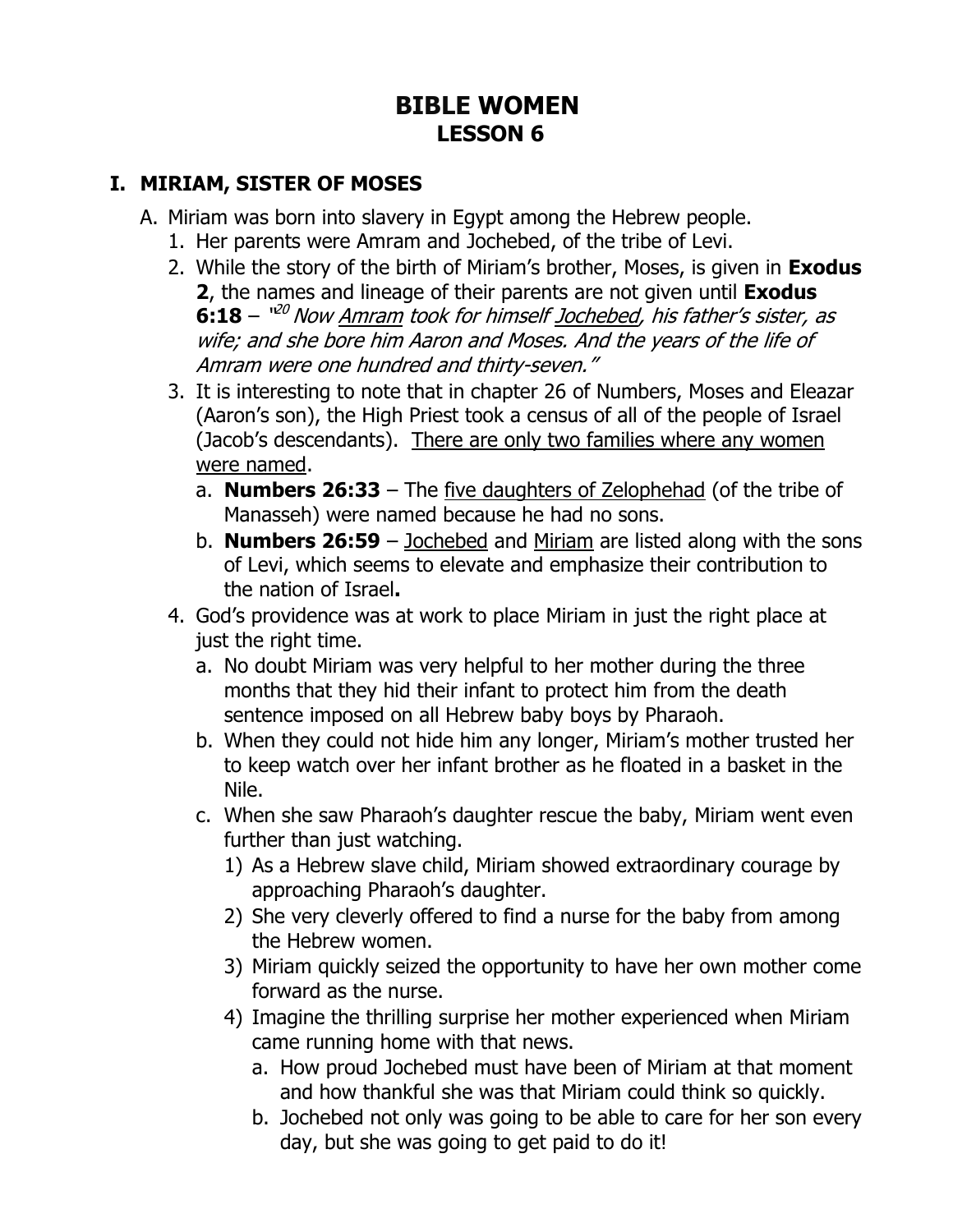- B. Our next glimpse into Miriam's life is in the wilderness after the Israelites had left Egypt, following the ten plagues sent to Egypt by God.
	- 1. **Exodus 15:20** we learn that Miriam is a "prophetess".
	- 2. Miriam is the first woman called a "prophetess". Only four other women wore this title in the Bible:
		- a. Deborah **Judges 4:4**
		- b. Huldah **2 Samuel 22:14**
		- c. Noadiah **Nehemiah 6:14**
		- d. Anna **Luke 2:36**
	- 3. **Exodus 15:21 –** Miriam led all of the women of Israel in singing praise to God for delivering the people from the hand of Pharaoh by crossing the Red Sea on dry land.
- C. **Numbers 12**  Miriam opposes Moses
	- 1. The Israelites had been in the desert for a year and had just celebrated the second Passover.
	- 2. God dwelt among the people in the manifestation of a pillar of cloud by day and a pillar of fire by night.
	- 3. Somewhere during this year, Miriam's loyalty to Moses had been corrupted with jealousy.
	- 4. **Numbers 12:1-2** "Then Miriam and Aaron spoke against Moses because of the Ethiopian woman whom he had married; for he had married <u>an Ethiopian woman</u>. <sup>2</sup> So they said, "Has the Lorp indeed spoken only through Moses? Has He not spoken through us also?"
		- a. I compared this verse in eight of the most reliable translations of the Bible: American Standard, English Standard, New American Standard, Revised Standard, New Revised Standard, New International, King James and New King James. (This lesson is based upon NKJV).
		- b. Only the King James and New King James use the word "Ethiopian".
		- c. The other six translations use the word "Cushite".
		- d. The Hebrew/English Interlinear Bible uses the word "Cushite".
		- e. Some Bible scholars believe that the descendants of Cush (the grandson of Noah, through Ham) occupied Ethiopia in northeast Africa.
		- f. Other Bible scholars deny that Ethiopia and Cush are the same and that the descendants of Cush occupied a large swath of land where Iraq and northern Saudi Arabia.
			- i. **Genesis 10:8-10** "And Cush begat Nimrod: he began to be a mighty one in the earth. He was a mighty hunter before the LORD: wherefore it is said, Even as Nimrod the mighty hunter before the LORD. And the beginning of his kingdom was Babel, and Erech, and Accad, and Calneh, in the land of Shinar.
			- ii. This scripture indicates that the land of the Cushites began at Babel (Babylon) which is in the area of Iraq.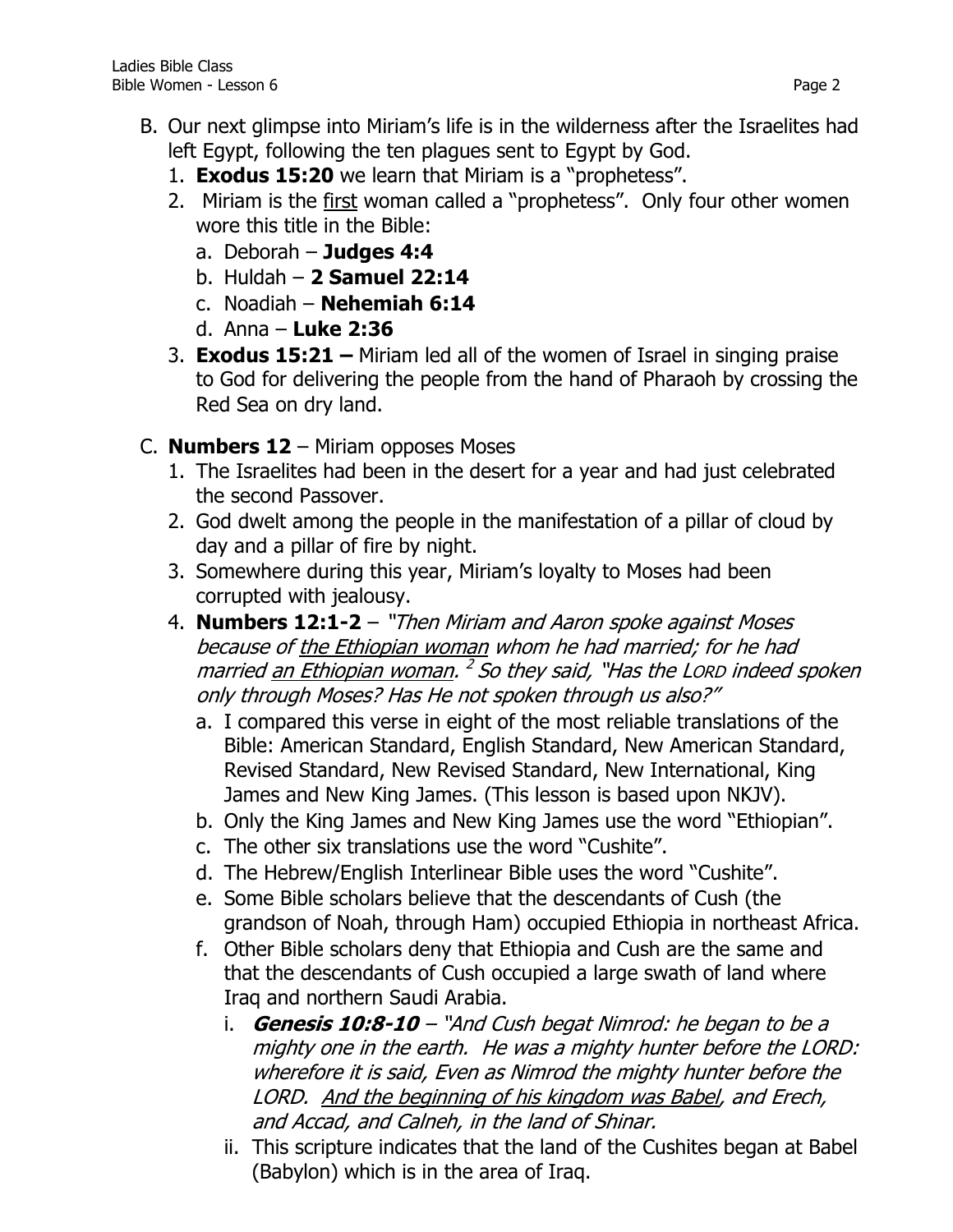- iii. The Cushites were then connected to the Midianites, not the Ethiopians in northeastern Africa.
- iv. Perhaps their descendants migrated to Ethiopia at some later date, but not during the lifetime of Moses and Zipporah.
- v. The correct translation for **Numbers 12:1** is: "Then Miriam and Aaron spoke against Moses because of the **Cushite** woman whom he had married; for he had married an **Cushite** woman.
- g. Why is this important? Because some scholars who use the translation that called Moses' wife an "Ethiopian" also proposed the theory that the "wife of Moses" in **Numbers 12:1** is NOT the same person as Zipporah. They speculate that Moses married another woman who was Ethiopian. However, there is NO Bible confirmation or even suggestion that he ever had another wife.
- h. The scriptures provide abundant confirmation that Zipporah was a "Midianite".
	- i. The people in these early generation were somewhat nomadic and their land was named according to the families that were occupying the land. Often that name changed when migration occurred.
	- ii. The land in northern Saudi Arabia was first occupied by the Cushites, who were descendants of Noah. Later, Midian, the son of Abraham by Keturah settled in the same area, therefore, the name of the land changed to Midian.
- 5. Miriam and Aaron did not approve of Moses' wife, Zipporah, whom he had married when he lived as a shepherd in Midian. Israelites traditionally married within the nation of Israel, so Miriam and Aaron disapproved of Moses' foreign wife.
- 6. They said, "Has not the Lord indeed spoken only through Moses? Has He not spoken through us also?" (**vs. 2**)
- 7. Apparently, Miriam and Aaron were tired of Moses getting all of the credit for leading this mass of people to their new home in Canaan.
- 8. The Lord heard their comments and it angered Him so he ordered Moses, Aaron and Miriam to gather at the Tabernacle (tent of meeting).
	- a. The Lord stood in the door of the Tabernacle (as the pillar of cloud) and said:

**Numbers 12:6-8** – ""Hear now My words: If there is a prophet among you, I, the LORD, make Myself known to him in a vision; I speak to him in a dream. <sup>7</sup> **Not so with My servant Moses**; He is faithful in all My house. 8 **I speak with him face to face**, Even plainly, and not in dark sayings; And he sees the form of the LORD. Why then were you not afraid to speak against My servant Moses?""

b. God was so angry that He left their presence and immediately when He left, Miriam became leprous, "as white as snow".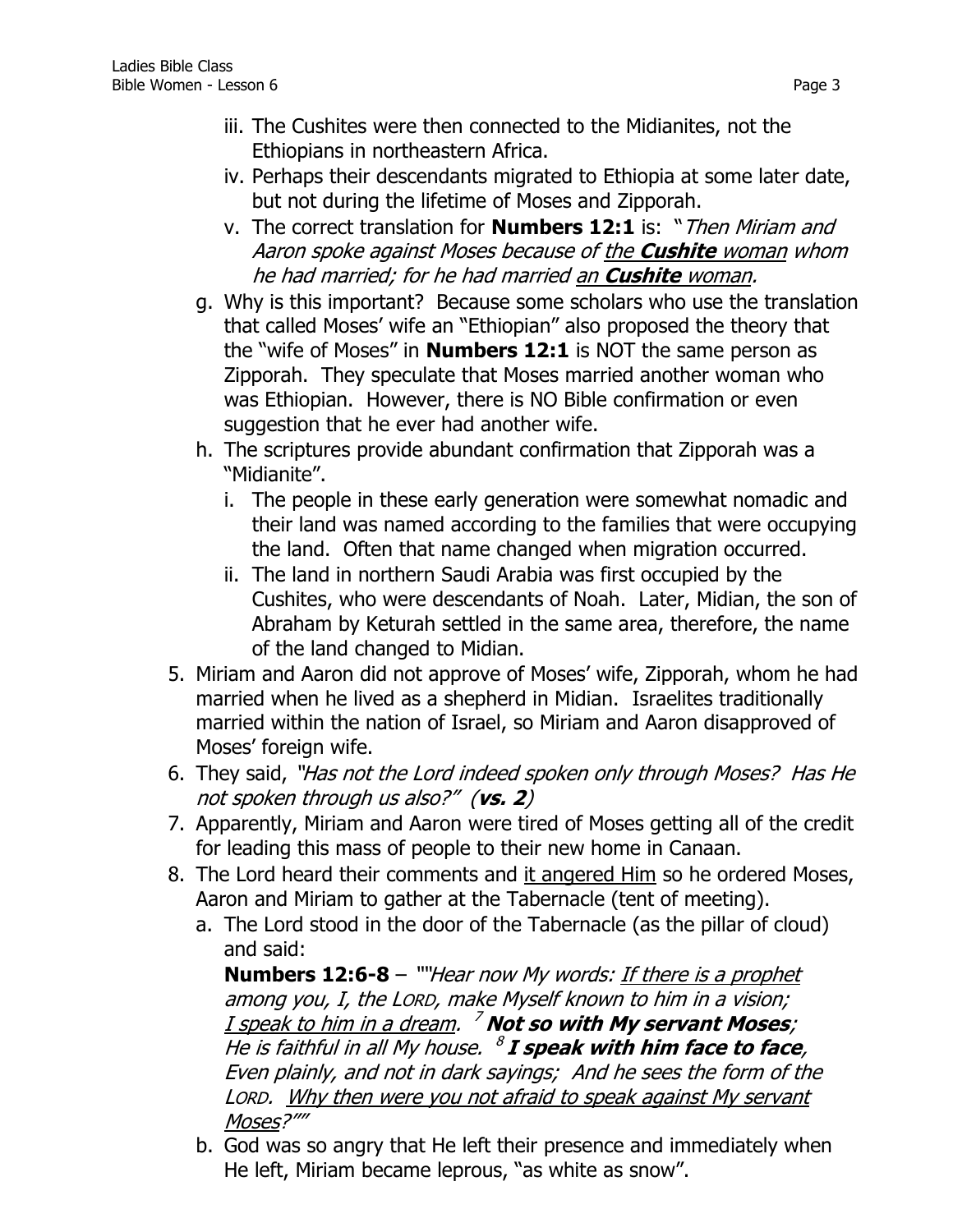- c. Leprosy was an incurable, degenerative disease of the skin and nerves.
	- i. Patches of skin turn white and eventually deteriorate until the skin rots away the flesh.
	- ii. The nerves in the face, arms, legs, hands and feet are destroyed until no feeling is left, which may be a blessing to spare the leper from severe pain with the loss of various parts of the body such as the nose, fingers, toes, ears, etc.
	- iii. However, new wounds occur without the patient knowing it, and these cause complications as well.
- d. Miriam must have been terrified when she saw her condition. It was essentially a death sentence.
- 9. Aaron was shocked when he saw that Miriam was a leper. He said to Moses: "Oh, my Lord! Please do not lay this sin on us, in which we have done foolishly and in which we have sinned."
- 10. Moses then begged God to heal her. (**verse 12**)
- 11. God spoke to Moses saying: "If her father had but spit in her face, would she not be shamed seven days? Let her be shut out of the camp seven days, and afterward she may be received again."
- 12. For seven days the Israelites did not move until Miriam was healed and was again able to come inside the camp.
- 13. It worth noticing that while Miriam and Aaron both spoken against Moses, yet Miriam was the only one punished. Why is that?
	- a. In the "Hebrew-English Interlinear Bible", the first word in the first verse is translated "she is speaking" indicating that it was Miriam who initiated the complaint against Moses. This is confirmed by the fact that her name is listed before Aaron's indicating that Miriam was the chief offender, therefore, the punishment was hers.
	- b. It may also be speculated that since Aaron was the High Priest, and was forbidden to be defiles with anything unclean, God did not afflict him with a disease that would make him "unclean" before God.
- D. We have no more information about Miriam until her death recorded in **Exodus 20:1** – "Then the children of Israel, the whole congregation, came into the Wilderness of Zin in the first month, and the people stayed in Kadesh; and Miriam died there and was buried there."
	- 1. Miriam died in the  $40<sup>th</sup>$  year of the Israelites' wandering in the wilderness.
	- 2. We can confirm this year by connecting verse 1 to other verses regarding the death of Aaron and Moses.
	- 3. The Israelites were at Kadesh when Miriam died. (vs. 1)
	- 4. Directly after Miriam died, there was no water for the people and they complained.
		- a. God directed Moses and Aaron to gather the people.
		- b. Moses was told to "speak to a rock" and it would give water enough for all of the people and the animals.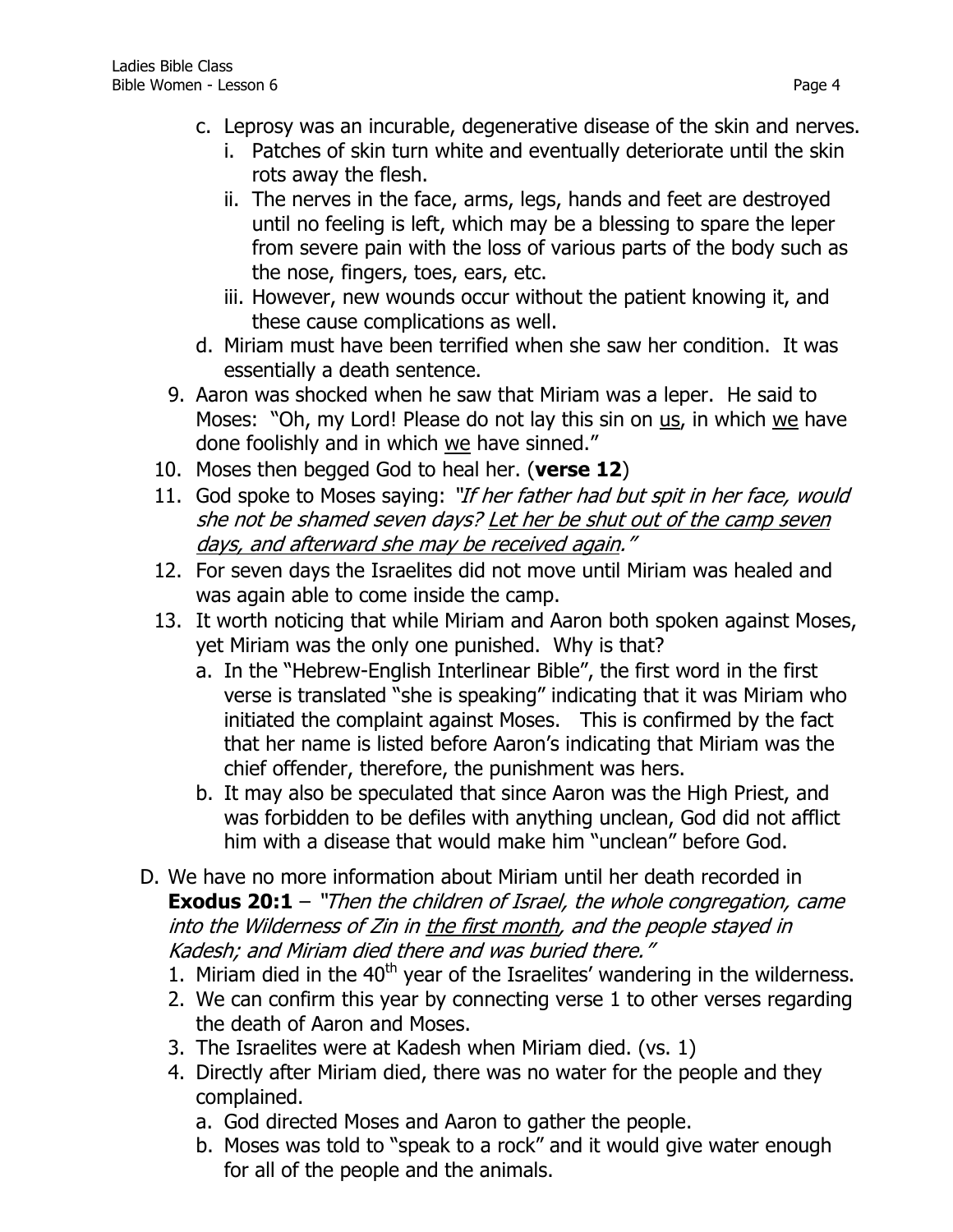- c. So Moses spoke to the people and said: (**Numbers 20:10-11**) ""Hear now, you rebels! Must **we** bring water for you out of this rock?" Then Moses lifted his hand and struck the rock twice with his rod; and water came out abundantly, and the congregation and their animals drank."
- d. Then the Lord spoke to Moses and Aaron, "Because you did not believe Me, to hallow Me in the eyes of the children of Israel, therefore you shall not bring this assembly into the land which I have given them."
- e. Many have misquoted this fact by saying that "Moses was forbidden to enter the "land of promise" (Canaan) because he "struck the rock instead of speaking to it."
	- i. The truth is: Moses was forbidden to enter the promised land because he implied that he and Aaron were responsible for bringing water to these complaining people: Remember verse 10: "Must **we** (Moses and Aaron) bring forth water from this rock?"
	- ii. Moses failed to acknowledge that it was God who brought water forth from a rock. So God said they would not enter Canaan because "you did not believe Me, to hallow Me in the eyes of the children of Israel."
	- iii. This is one example of how we can misstate Bible facts. While this passage has nothing to do with our salvation, we must never be satisfied with anything less than understanding the full truth of the Bible.
	- iv. Carelessly repeating incorrect information will undermine our influence on those we attempt to teach – and it can keep us from understanding the whole truth of God's word.
- f. The Israelites left Kadesh (where Miriam died) and went to Mount Hor.
- g. God told Moses to take Aaron and his son Eleazar up on Mount Hor where he would remove Aaron's priestly garments and put them on Eleazar, who would take Aaron's place as High Priest.
- h. Aaron died on Mount Hor in the fifth month of the 40<sup>th</sup> year (**Numbers 33:38-39**) at the age of 123.
- i. Moses went from the plains of Moab (after having to go around Edom) to Mount Nebo.
- j. Here God showed Moses the promised land but would not allow Moses to go into the land. So Moses died there at the age of 120 years, in the  $40<sup>th</sup>$  year of their wandering.
- E. Miriam's age was not given but she must have been several years older than Aaron, since he would have only been three years old when Moseswas an infant, which would make her approximately 130 years old.

### **II. ZIPPORAH – WIFE OF MOSES**

A. Zipporah was one of seven daughters born to a priest of Midian named Reuel/Jethro. (**Exodus 2:11-21**)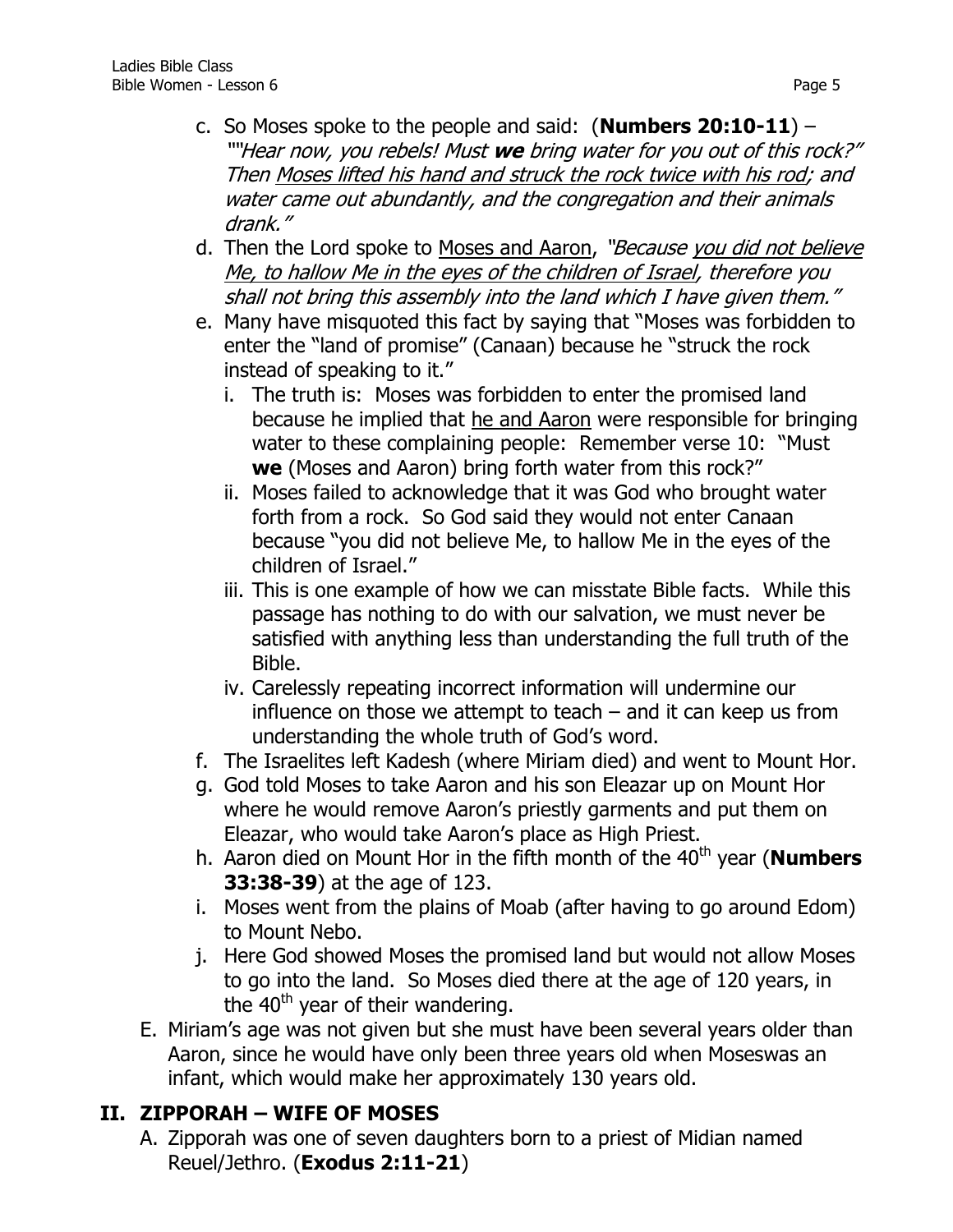- 1. The land of Midian was named for and settled by the descendants of Abraham's son by his wife, Keturah. **See map attached**. This land is now northern Saudi Arabia.
- 2. Reuel's family were very likely idolators and later during the period of the Judges, after Israel took possession of Canaan, they often raided cities in Israel taking food and other plunder leaving the citizens of Israel in very poor condition, until they were defeated by the judge, Gideon.
- B. When Moses was forty years old, he traveled to this land because Pharaoh had determined to kill him because he killed an Egyptian he saw beating an Israelite unmercifully.
	- 1. Moses stopped at a well in Midian where shepherds were gathering to water their sheep.
	- 2. Seven daughters of the priest of Midian came and drew water for the troughs to water their sheep.
		- a. Once they had done the hard work of drawing the water, other shepherds came and drove them and their sheep away and began watering their own sheep.
		- b. They had not counted on having a witness to their actions, especially one who had little tolerance for bullying, since he had killed an Egyptian for this very thing.
		- c. Moses stood up and forced the shepherds back so that the daughters of Reuel could finish watering their sheep.
	- 3. When Reuel's daughters came home, he asked how they had finished so soon, and they told him what Moses had done for them.
		- a. Reuel said, "Where is he? Why is it that you have left the man? Call him. That he may eat bread." (**Exodus 2:20**)
		- b. Reuel wanted to show his appreciation to Moses, and perhaps he wanted to meet a man who was powerful enough to protect his daughters from the men who took advantage of them.
	- 4. **Exodus 2:21-22** tells us that "Moses was content to live with the man".
		- a. Historians conclude that a bargain was struck between Reuel and Moses similar to the agreement Jacob had with Laban, where he worked for the privilege of marrying his daughter.
		- b. Reuel's oldest daughter, Zipporah, was given to Moses for his wife.
			- 1.) Their first son was named Gershom, meaning "sojourner" because Moses was a stranger in a foreign land. (**Exodus 18:3**)
			- 2.) Their second son was named Eliezer, meaning "The God of help", because God had delivered him from the sword of Pharaoh." (**Exodus 18:4**)
			- 3.) In **Exodus 3**, Moses's father-in-law is called Jethro instead of Reuel.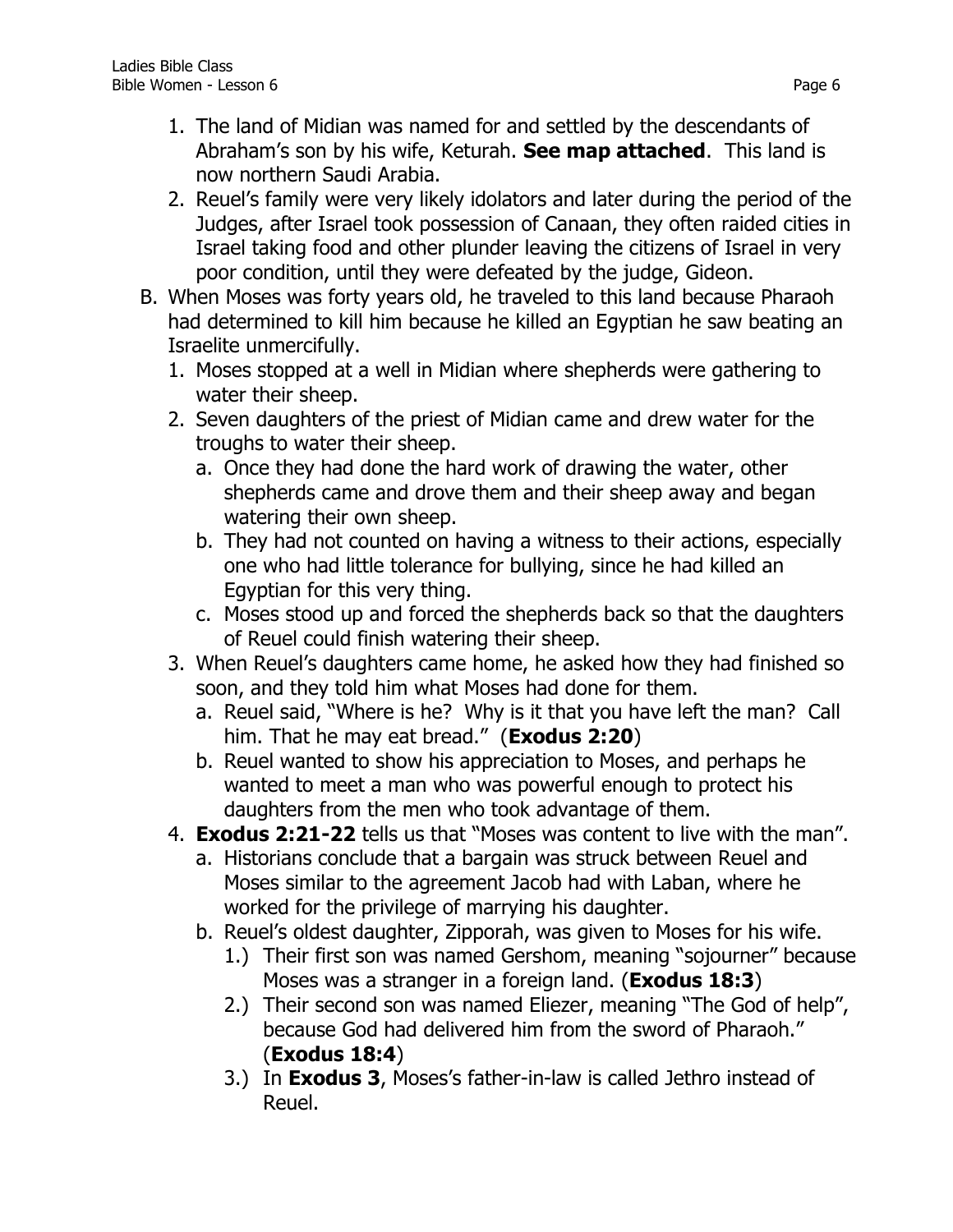- a. As often happens in the Bible, some people and places are known by two different names.
- b. This is true of Mount Horeb (**see map attached**), which is later known as Mount Sinai, where Moses received the Ten Commandments. (**Exodus 19:1-2**)
	- 1.) It is on Mount Horeb that Moses saw the burning bush from which God called Moses by name,
		- a.) **Exodus 3:7-10**  "And the Lord said, "I have surely seen the oppression of My people who are in Egypt, and have heard their cry because of their taskmasters, for I know their sorrows. So I have come down to deliver them out of the hand of the Egyptians, and to bring them up from that land to a good and large land, to a land flowing with milk and honey.... Come now, therefore, and I will send you to Pharaoh that you may bring My people, the children of Israel, out of Egypt."
		- b.) Moses gave a number of excuses why he was not the right man for this enormous job:
			- i. Who am I that I should go to Pharaoh? (**vs. 11**)
			- ii. "Indeed, when I come to the children of Israel and say to them, 'The God of your fathers has sent me to you,' and they say to me, 'What is His name?' what shall I say to them?" (**vs. 13**)
			- iii. What if they don't believe me? **Exodus 4:1**
			- iv. But I am not an eloquent speaker, I am slow of speech and slow of tongue. (**vs. 10**)
			- v. "O my Lord, please send someone else." (**vs. 11**)
			- c.) After giving Moses a solution for every one of his reasons why he could not do this job, God's anger was kindled against Moses and he said,

**Exodus 4:14-17** - "Is not Aaron the Levite your brother? I know that he can speak well. And look, he is also coming out to meet you. When he sees you, he will be glad in his heart. <sup>15</sup> Now <u>you shall speak to him and put the words in</u> his mouth. And I will be with your mouth and with his mouth, and <u>I will teach you what you shall do</u>. <sup>16</sup> So he shall be your spokesman to the people. And he himself shall be as a mouth for you, and you shall be to him as God. <sup>17</sup> And you shall take this rod in your hand, with which you shall do the signs."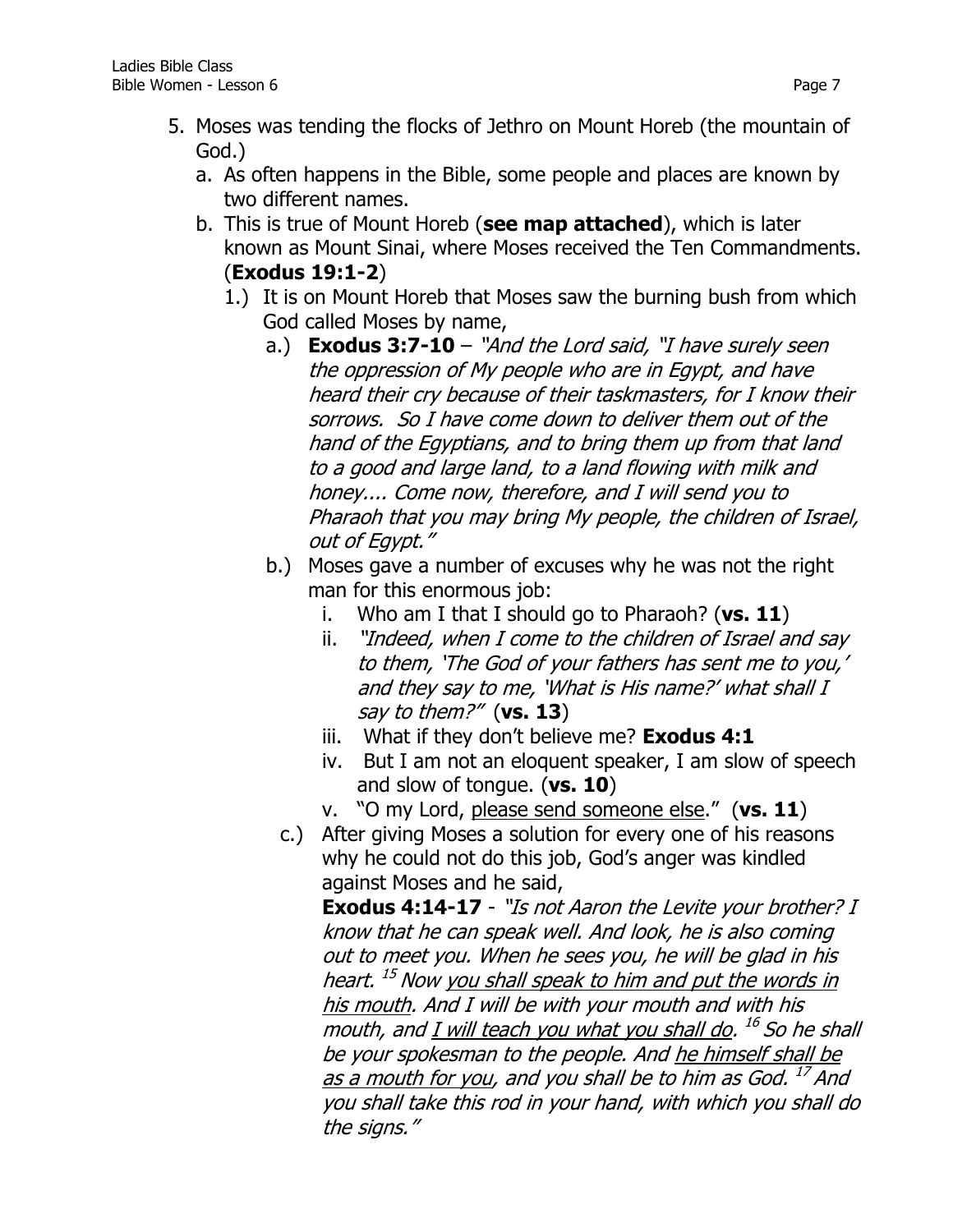- d.) Think how much we could all accomplish for kingdom of God if we just trusted God to supply what we need to help us accomplish any work.
	- i. Once I spoke to a person who was not involved in any work in an effort to get her involved in a very simple task. The response I got was "That's just not my thing."
	- ii. Ladies, that's the point! It isn't about what YOUR "thing" is, it's about GOD's "thing".
	- iii. One must start somewhere.
	- iv. Sometimes the phrase "It's not all about ME (or YOU)" is really true.
	- v. I can't think of any "work" of the church that isn't done for OTHERS, whether it is teaching, preparing food, visiting sick, making bears, offering hospitality, preparing communion, sending cards to bereaved, or ill or discouraged people., and above all, everything we do is to be done as if specifically FOR Jesus Christ.
	- vi. Christianity is all about "others":
		- **[Philippians 2:3](https://www.biblegateway.com/passage/?search=Philippians+2:3&version=NKJV)** "Let nothing be done through selfish ambition or conceit, but in lowliness of mind let each esteem others better than himself."
		- **"[Philippians 2:4](https://www.biblegateway.com/passage/?search=Philippians+2:4&version=NKJV)** "Let each of you look out not only for his own interests, but also for the interests of others."
		- Colossians 3:23 "<sup>23</sup> And whatever you do, do it heartily, as to the Lord and not to men,"
		- [Matthew](https://www.biblegateway.com/passage/?search=Matthew+5:16&version=NKJV) 5:16 -- "Let your light so shine before men, that they may see your good works and glorify your Father in heaven."
		- **[1 Timothy 6:18](https://www.biblegateway.com/passage/?search=1%20Timothy+6:18&version=NKJV)** "Let them do good, that they be rich in good works, ready to give, willing to share."
		- **Titus 2:7** "...in all things showing yourself to be <sup>a</sup> pattern of good works."
- C. Zipporah and her sons set out with Moses to return to Egypt. (**Exodus 4:18-26**)
	- 1. **Exodus 4:24-26**  These verses contain a very unusual event and is hard to understand without some searching, so I will share with you what I found.
	- 2. Moses and his family left Jethro in Midian to go to Egypt to perform the duty God had assigned to him.
	- 3. In a very short time, maybe even the first day, verse 24 says, "the Lord met him (Moses) and sought to kill him."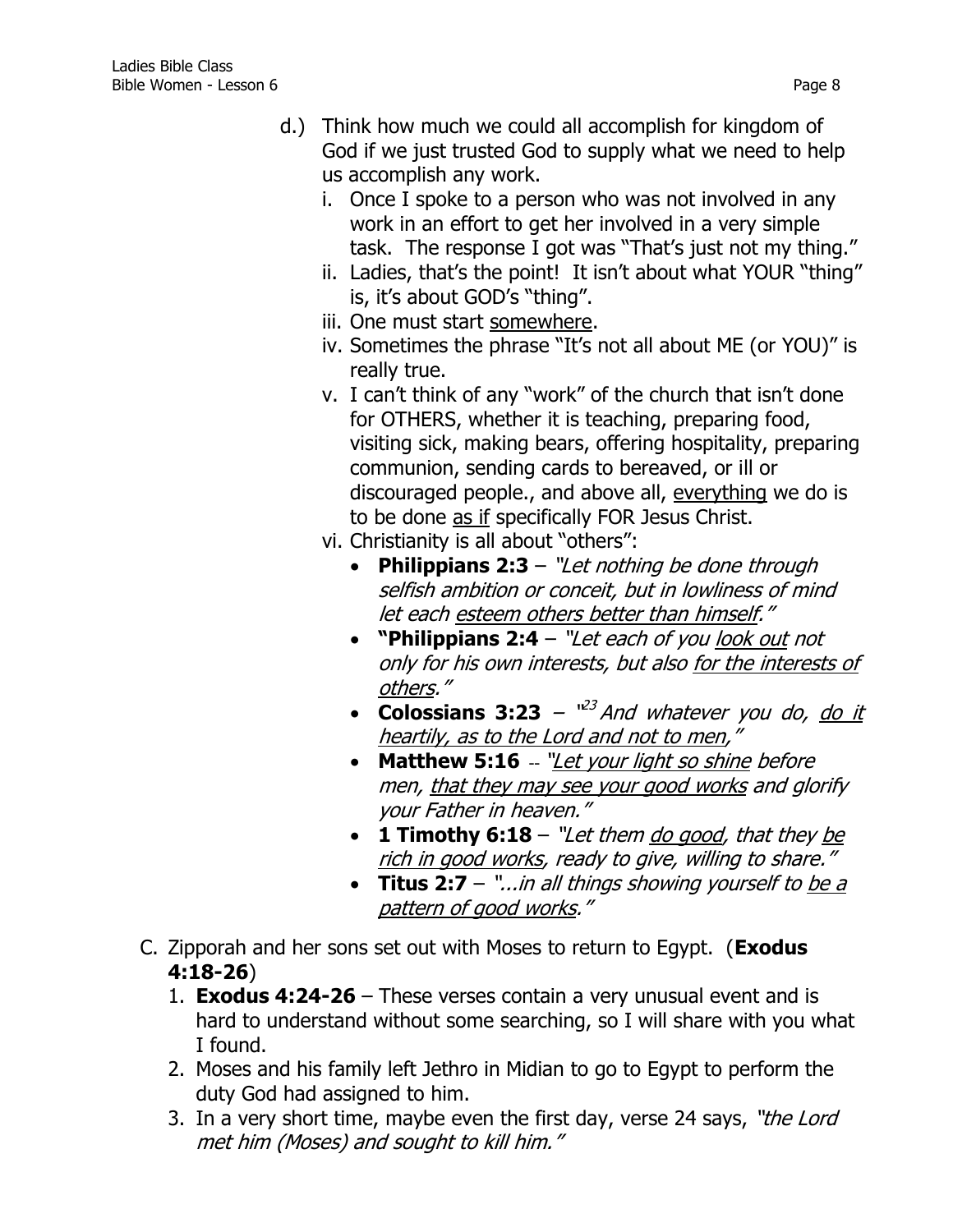- a. Hadn't God just selected him for a task that would take years to accomplish?
- b. Hadn't Moses finally agreed to do as God said?
- c. Why on earth would God want to kill Moses?
- 4. The fact is that God has struck many people dead for sinful offenses.
	- a. Disobedience or committing sin were the only reasons God ever struck someone dead (or killed them).
	- b. Obviously, Moses had committed some trespass that was very offensive to God. What was it?
- 5. The rest of the story indicates what the sin was. One of the sons of Moses had not been circumcised, most likely the youngest.
- 6. Even though Moses was raised in Pharaoh's house, he was born to Hebrew slaves who kept him for three months, so he had been circumcised himself and he knew the importance of this ritual.
	- a. Circumcision was a commandment given to Abraham as a seal of the covenant with Abraham to make him a great nation and to settle his offspring in the land of promise. **Genesis 17:11-12**
	- b. It was such an important part of the covenant between God and the offspring of Abraham that any male who failed to be circumcised would be cut off from the people of God. **Genesis 17:14**
	- c. Circumcision was to be done on the  $8<sup>th</sup>$  day after birth. **Gen. 17:12** 
		- 1.) We know now that this time is the best for the health of the child, when blood clotting is highest and complications are reduced.
		- 2.) This fact was not discovered until 1935 when Dr. Henrik Dam of Denmark discovered that vitamin K controls coagulation of blood for which he won a Nobel Prize in Medicine.
		- 3.) Dr. Luther Emmett Holt, Pediatrician, later discovered that infants are particularly susceptible to hemorrhaging on days two through five because vitamin K is not present in large enough amounts until days 5-7, making it at its peak on the eighth day. He published his findings in a book in 1953.
		- 4.) Further medical advances permit this surgery to be done before baby boys leave the hospital today – days before the eighth day. Since the Law of Moses became obsolete with the death of Jesus and the beginning of the church, Christians are not required to keep this practice as a religious commandment. It is simply done today for health benefits.
		- 5.) Isn't it impressive when the Bible reveals facts that cannot be known or confirmed for many centuries. Abraham didn't know these facts, he only knew that God said to do it on the eighth day.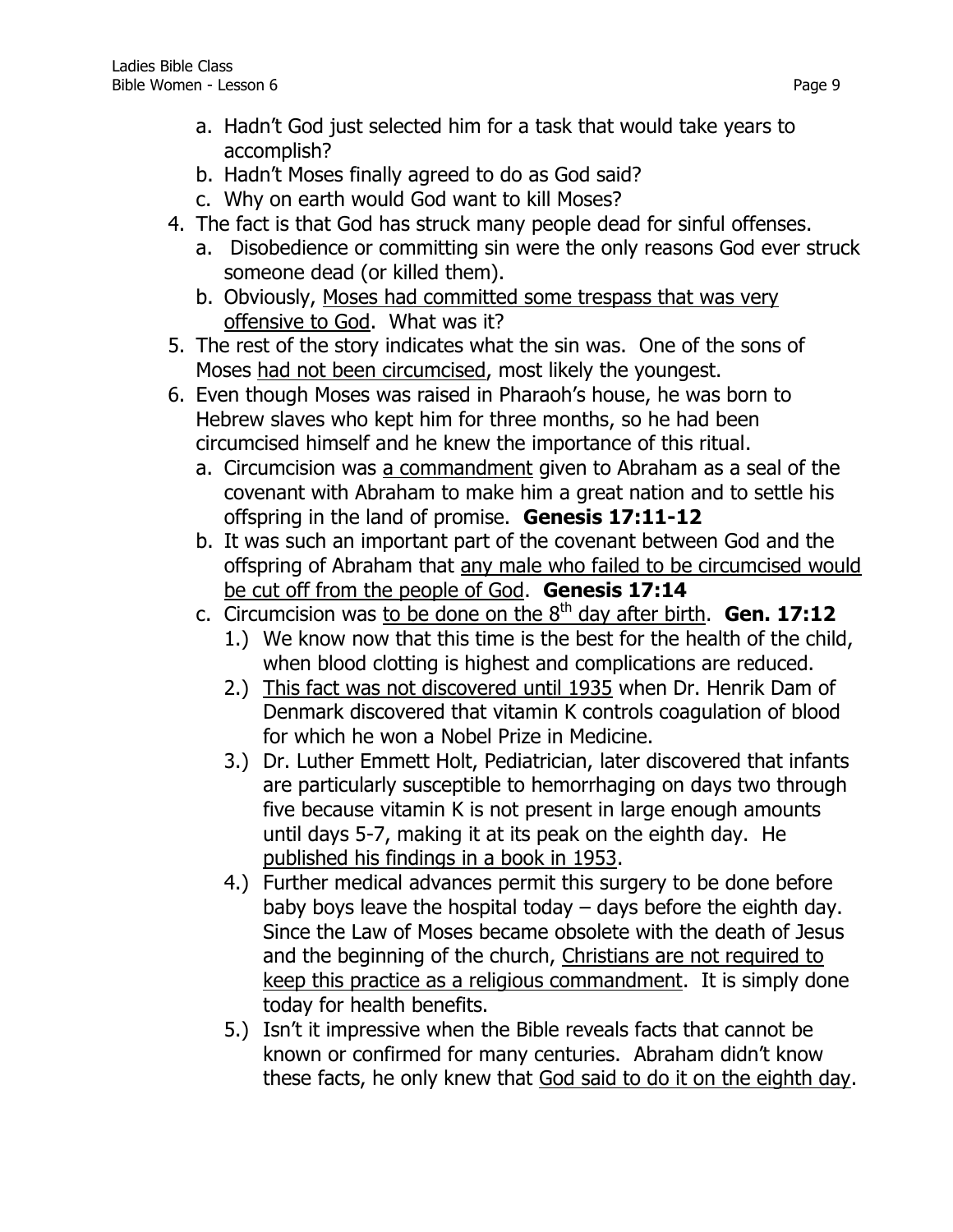- 7. How Zipporah knew that their uncircumcised son was the offense that was about to cost Moses his life, we will never know, however, Zipporah took matters into her own hands.
	- a. She took a sharp rock and circumcised her son and threw the flesh at Moses' feet.
	- b. Obviously, she was irritated when she said, "You are a husband of blood to me!" She was so upset, she repeated the statement.
	- c. Perhaps she was angry that Moses had not taken care of this important procedure and had forced her to have to do it herself.
- 8. **Why** had one son been circumcised and the other had not?
	- a. Exodus chapter two reports the birth of only one son, Gershom but it does not say how long Moses and Zipporah were married before his birth.
	- b. The second son is not even mentioned until **Exodus 4:20**, forty years later, when it said that Moses took his wife and sons with him when he returned to Egypt in obedience to God's command. His name is not mentioned until **Exodus 18:4**.
	- c. Some think Moses had circumcised his first son properly, but Zipporah, being unfamiliar with this practice, thought it cruel and protested when the second son was born. This is merely speculation since there is no scriptural confirmation for it.
		- 1.) I find this hard to believe since just a short time before God had honored Moses by select him to lead His people out of bondage.
		- 2.) The order of the events seems to indicate that "something" occurred **after** God spoke to Moses from the burning bush; otherwise God would have pointed out the offense and told Moses to correct it before he left for Egypt.
		- 3.) Logically speaking, it makes sense that this was a NEW offense that had just occurred.
	- d. The most obvious conclusion is that his youngest son, Eliezer, was a newborn and during the preparation to get ready to leave for Egypt, Moses had neglected to prepare for his circumcision on the eighth day after his birth.
		- 1.) If this were not the case, why did God choose this particular day to decide to kill Moses?
		- 2.) There were other days on which God could have pointed out a previously existing sin.
		- 3.) Why wait until they were traveling **unless** that specific day was the eighth day after Eliezer's birth and Moses had failed to make plans to perform this most important ceremony.
	- e. One clue that gives credence to this theory is found in **Exodus 4:20:** "Then Moses took his wife **and** his sons and set them on **a** donkey, and he returned to the land of Egypt."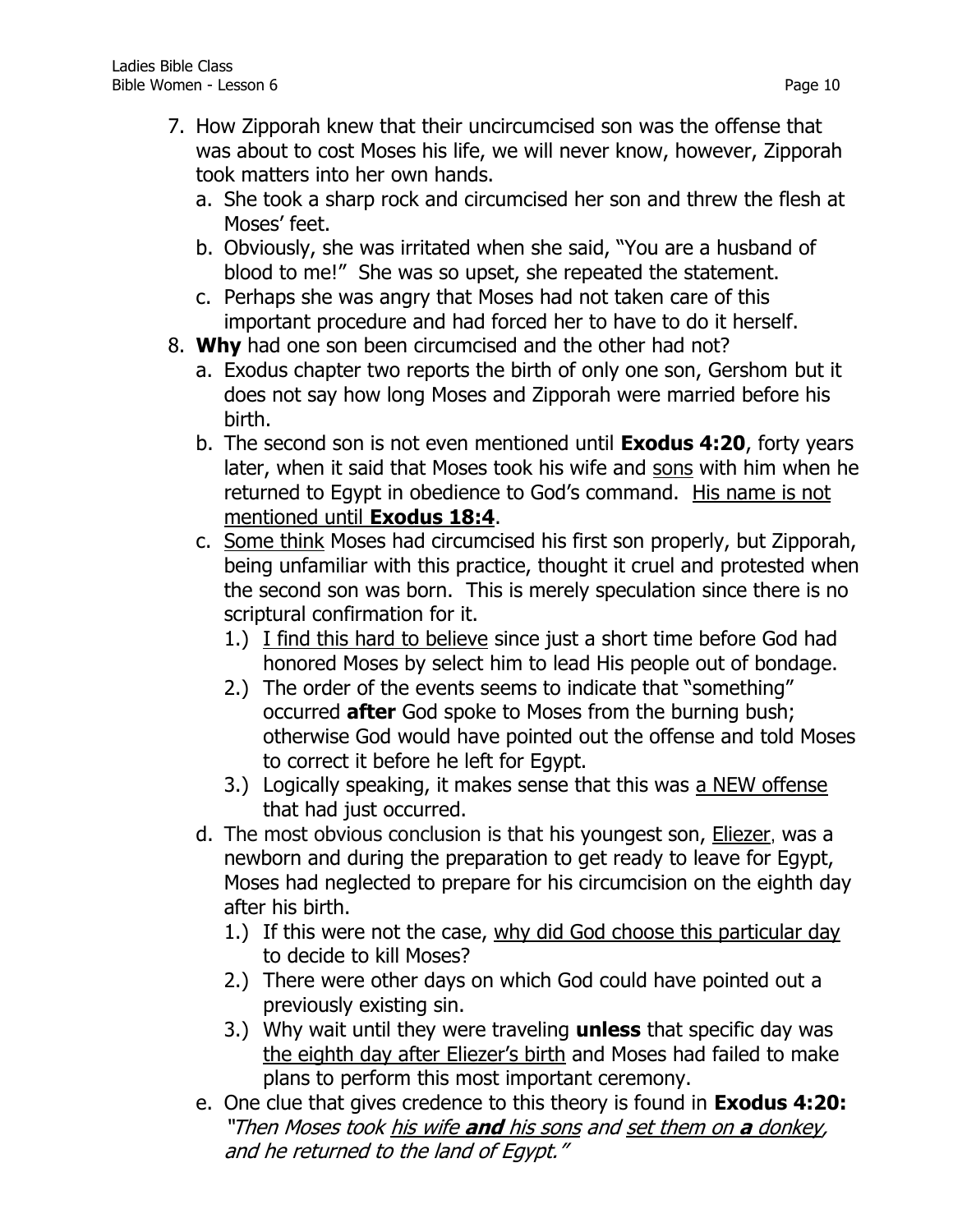- 1.) Moses set his wife AND his sons on "a" donkey; three people on one donkey. His sons must have been very small if that is the case.
- 2.) If Ephraim was a newborn, Zipporah would need to ride after giving birth so recently.
- 3.) We are never given the ages of Gershom and Eliezer, but this seems to make sense considering the offense was regarding the circumcision of one son and the eighth day was the commanded day.
- f. Ordinarily, the fathers performed this circumcision, but here Zipporah did this surgery herself, which may indicate that Moses was incapacitated and unable to do his duty in this matter.
	- 1.) Zipporah was desperate to save her husband's life  $-$  to prevent God from killing him.
	- 2.) Moses was either critically ill or God had bound him in some way that prevented him from circumcising his son himself because after Zipporah completed the ritual, **Exodus 4:26** says, "So He (God) let him (Moses) go. "sparing his life since the offense had been corrected.
- g. The lesson to be learned here is: NO ONE IS EXEMPT FROM THE RESPONSIBILITY OF OBEDIENCE TO GOD, not even a man who spoke to God "face to face, as a man speaks to his friend." **Exodus 33:11**
- D. In **Exodus 18** we learn that although Zipporah and her sons started out with Moses when he left Midian to go to Egypt, Moses sent them back to Jethro and he went on to Egypt with Aaron whom the Lord sent out to meet Moses.
	- 1. Some think that this indicates strife between Moses and Zipporah and that they remained estranged since Zipporah is never mentioned again.
		- a. Again, I disagree with this conclusion because there is no scriptural support for this theory and there are other more reasonable explanations why they were sent back.
		- b. Perhaps the journey became to difficult for them because the children were so small.
		- c. Or, Moses may have been afraid for their safety in Egypt and on the perilous journey out of Egypt.
		- d. Knowing that his time would be consumed in performing the task given to him by God in Egypt, Moses may have realized that his family would be better off with Jethro until the task was accomplished.
	- 2. **Exodus 18:1**  After the Israelites left Egypt, Jethro heard the news of all that God had done for Moses and for Israel; how the Lord had brought Israel out of Egypt.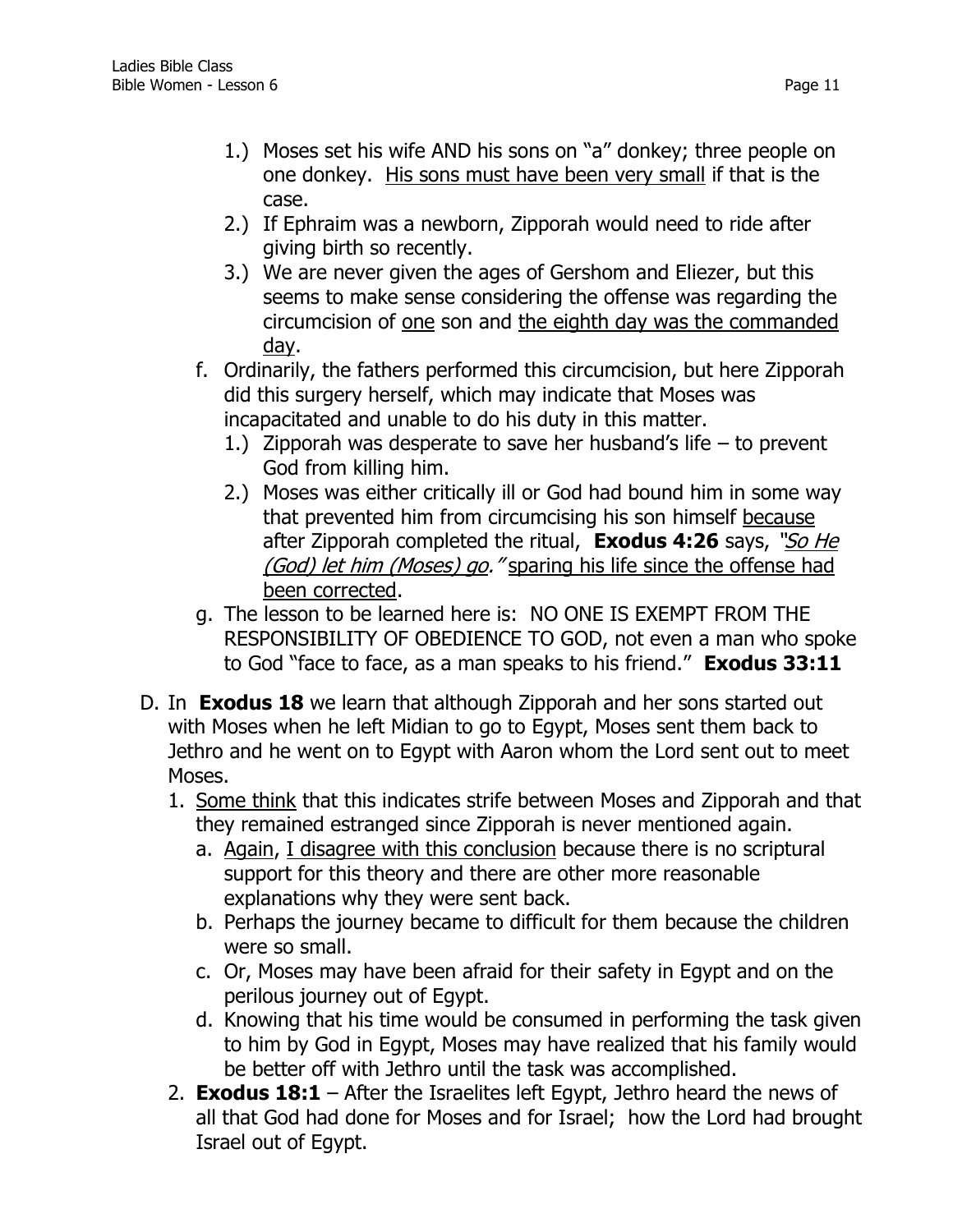- a. Jethro then took Zipporah and her two sons, Gershom and Eliezer to meet Moses at Mount Horeb (Sinai), the mountain of God. (**Ex. 18:5**) Could Moses have planned this reunion when he sent Zipporah back to her father? Definitely
- b. Moses told Jethro all that God had done to Pharaoh and the Egyptians as well as the hardships the people experienced along the way.
- c. Jethro said: "Blessed be the LORD, who has delivered you out of the hand of the Egyptians and out of the hand of Pharaoh, and who has delivered the people from under the hand of the Egyptians. <sup>11</sup> Now I know that the LORD is greater than all the gods; for in the very thing in which they behaved proudly, He was above them."<sup>12</sup> Then Jethro, Moses' father-in-law, took a burnt offering and other sacrifices to offer to God."
- d. This "priest" of Midian, who was thought to be a worshipper of Baal had come to believe that the God Moses served was indeed greater than all other gods.
- 3. We don't know how long Zipporah lived, but we know that her sons lived to see the "promised land".
	- a. Remember how we concluded that Moses' sons were small boys when the Israelites were freed from bondage in Egypt.
	- b. They were definitely under twenty years old in the first year of the journey to Canaan (the promised land).
		- 1.) **Numbers 13:1** God instructed Moses to send men from each of the twelve tribes of Israel to spy out the land of Canaan.
		- 2.) Verse 25 They spent forty days spying out the land and came back with their report.
		- 3.) **Numbers 13:26-33 – 14:1-10**  The spies debated whether they should go in to conquer the land or not.
		- 4.) Jacob and Caleb declared that they could conquer the land because God was with them.
		- 5.) However, ten of the spies convinced the congregation of Israelites that they were like grasshoppers compared to the giants in the land and it was impossible to defeat them
	- c. God was very angry with their failure to trust that He would help them accomplish this great task and he proclaimed a severe punishment.
		- 1.) God wanted to destroy them all and start over with Moses
		- 2.) Moses begged God to forgive them. (**Exodus 14:19**)
		- 3.) God agreed to forgive them, but there would be grave consequences to their actions.
		- 4.) As they spied out the land 40 days, they would now spend one year for every day wandering in the wilderness (40 years) until the entire generation of those who rejected God had died.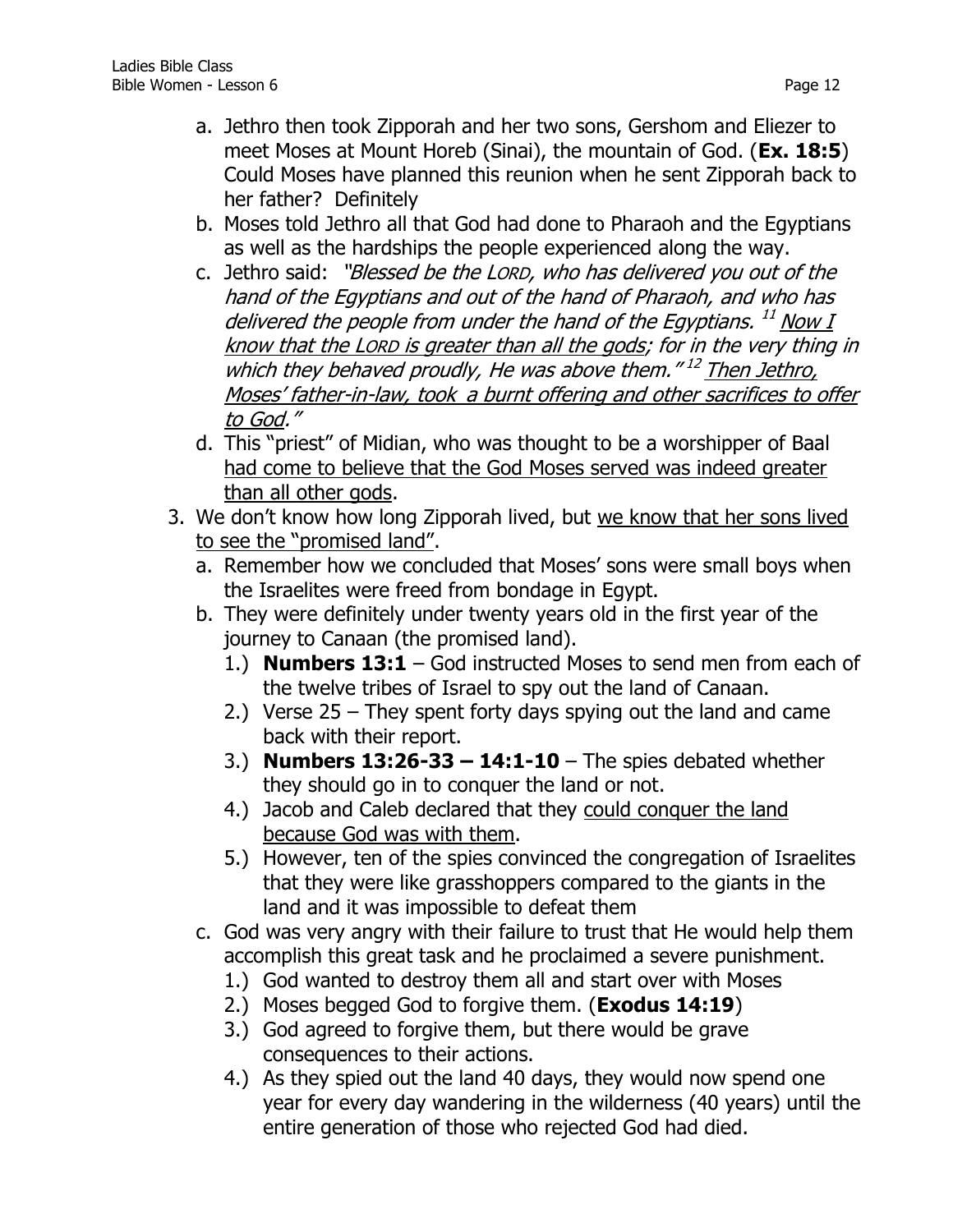- 5.) Only those under twenty years of age would be spared, along with Joshua and Caleb.
	- a.) How do we know that Gershom and Eliezer (the sons of Moses) were among those under twenty years old?
	- b.) In **I Chronicles 22**, King David began to gather materials to build a permanent house for God, since they still were using the portable tabernacle that was created in the wilderness after leaving Egypt.
	- c.) **I Chronicles 23** The divisions of the Levites (from the tribe of Levi) were listed so that their assignments in the Temple could be planned.
	- d.) **I Chronicles 23:14-17** "<sup>14</sup> Now <u>the sons of Moses the man</u> of God were reckoned to the tribe of Levi. <sup>15</sup> The sons of Moses were <u>Gershon (Gershom)</u> and Eliezer. <sup>16</sup> Of the <u>sons of</u> Gershon, Shebuel was the first. <sup>17</sup> Of the <u>descendants of</u> Eliezer, Rehabiah was the first. And Eliezer had no other sons, but the sons of Rehabiah were very many."
	- e.) **Chapters 25-26** Assignments were made for the Levites in the Temple. Their job had previously been to pack up and move the Tabernacle and all of its furnishings, however, with the permanent building they would not have those jobs.
	- f.) **I Chronicles 26:24-28**  The descendants of Gershom and Eliezer were selected as "overseers of the treasuries" of the Lord.
	- g.) Bible timelines reveal that there were over four hundred years between the exodus from Egypt to King David, and the "sons of Moses" were still being recognized as part of the priesthood as Levites.
- 6.) It is not unusual that we there is no more information about Zipporah and her after her reunion with Moses. Her job was done and her remaining years were not relevant in the history of Israel.
- 7.) Her influence remained in her sons as they went on to serve God in the promised land that neither of their parents were privileged to see.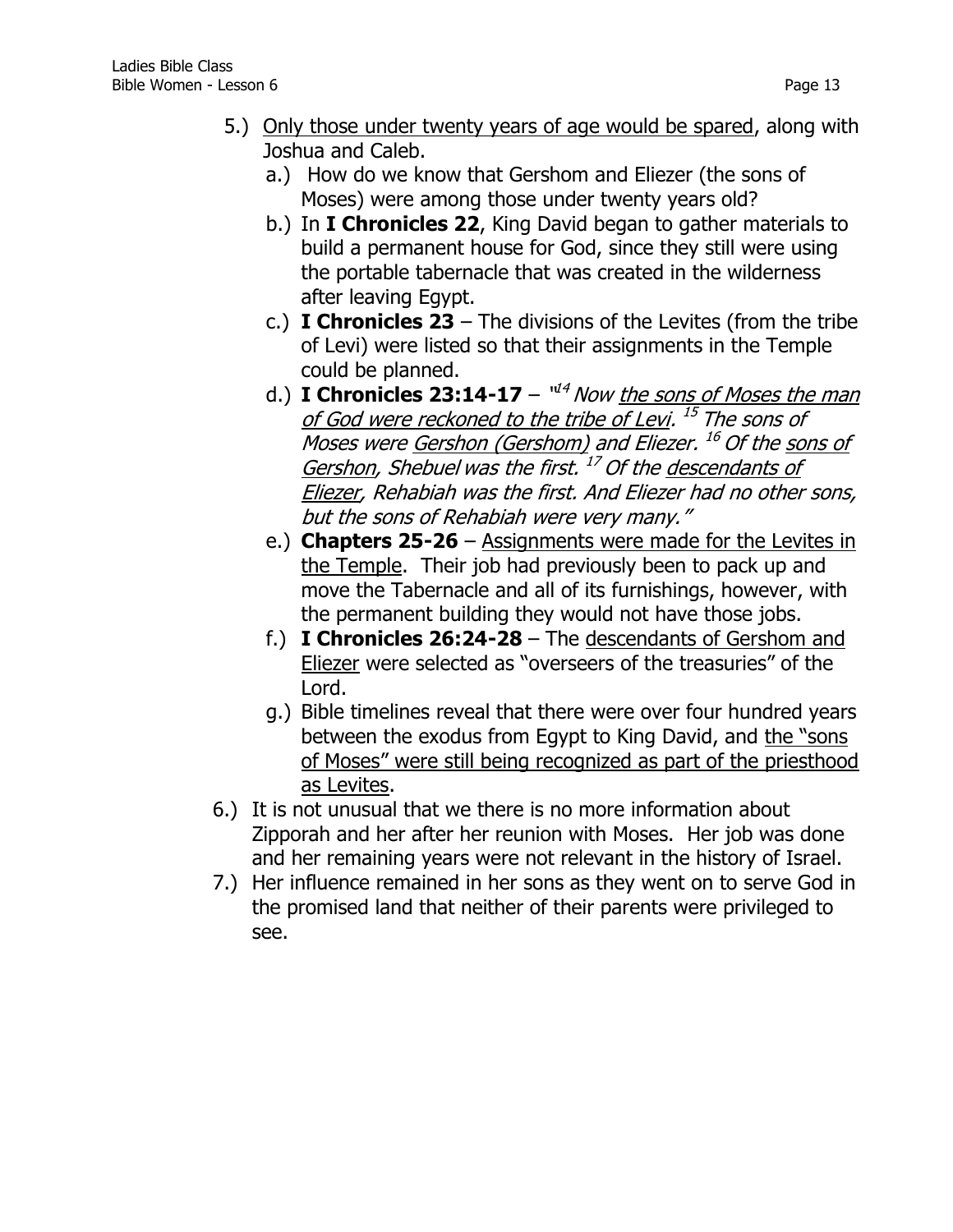

# The land of the Midianites

www.keyway.ca